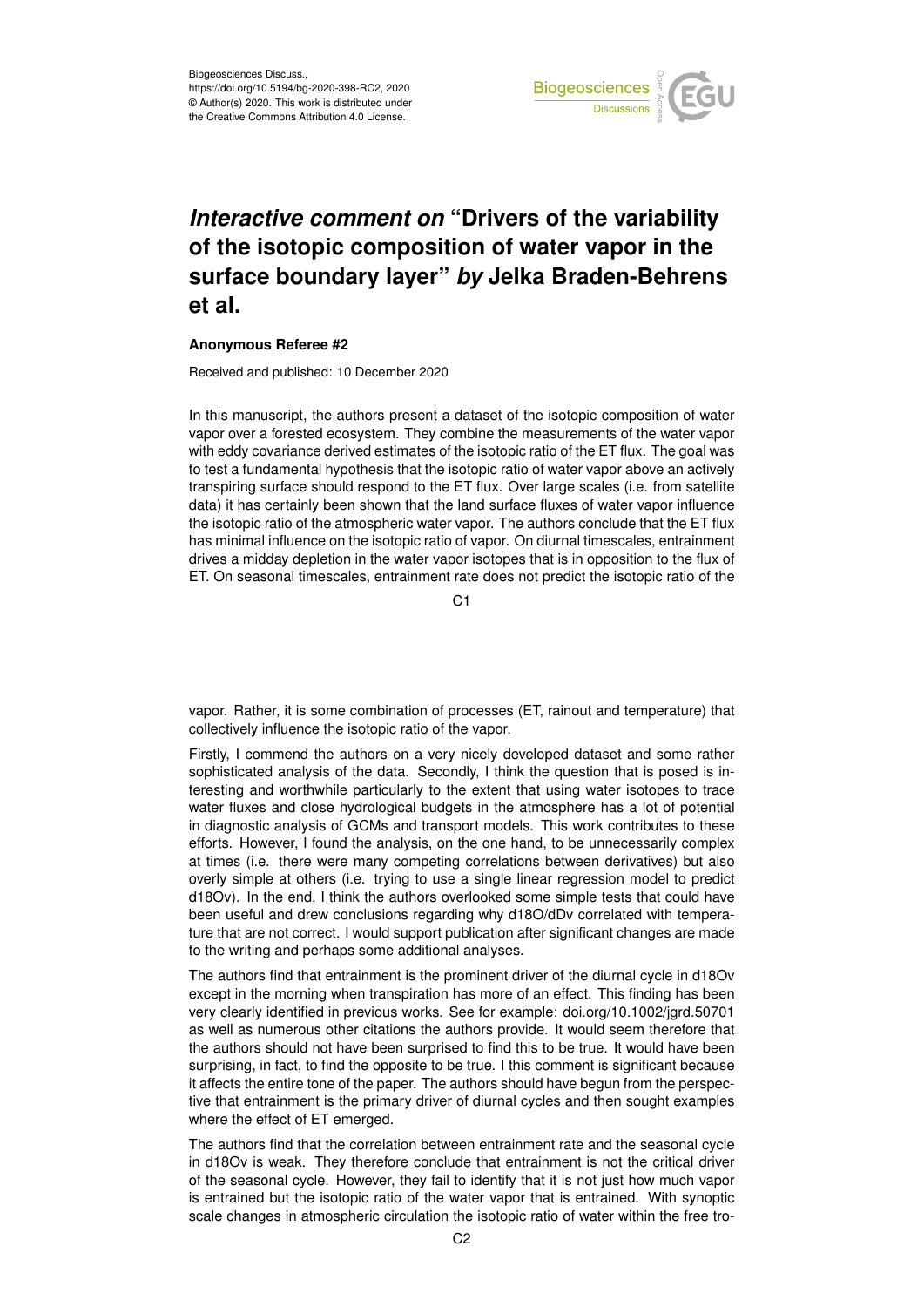posphere changes. It would seem quite clear, and maybe I misunderstood this from the manuscript, that it is the isotopic ratio of the free troposphere driven by large scale circulation that drives changes in the midday isotopic ratio above the canopy. Analysis using a lagrangian transport could be deployed (as with many previous isotope studies) to identify how the source of vapor changes and whether it is the source region that explains the seasonal changes.

The authors find a strong influence of temperature on d18Ov and call upon a rather confusing role for temperature influencing the fractionation of ET. I find this extremely unlikely. If this was the case, then there should be a very strong relationship between deltaET and temperature. I believe deltaET is more strongly influence by RH or VPD and or LAI. Revisiting comment #3, changes in synoptic circulation drive both changes in temperature and the d18Ov. The temperature of air masses affect how much rainout has occurred and give rise to a strong relationship between d18Ov and temperature. This is in fact the rationale for why ice core d18O values reflect temperature. I think explaining the relationship between d18Ov and temperature would have benefited from taking a more "first principles" approach and yielding to extensive research already done on this topic.

The calculation of isoforcing relied heavily on the estimates of PBL height from reanalysis. This concerned me somewhat because there was no good validation of these estimates and it seems the estimates from reanalysis would only be useful if the land cover in the area was homogenous. In other words, is the forested cover of the site representative of the conditions with the reanalysis grid cell? The authors discuss error estimates of PBL height but it was not clear how these error values were assimilated in the analysis. Secondly, the authors note that their assumption that the isotopic ratio of water vapor is well mixed is likely incorrect. This has been shown by other studies using gradient and flux gradient approaches. What are the effects of this assumption on the isoforcing estimate? What if the authors assumed a gradient with log form up the top of the PBL using previous studies? My point is that if the authors know this

C3

assumption is incorrect it would be valuable to assess the impact of this assumption on their analysis using a sensitivity approach.

I was surprised come to the end of the paper and never see a figure or actual discussion on the estimates of delta ET. The estimates of delta ET were assimilated into numerous analyses but, after all, if the study is looking at how delta ET affects delta V, the readers should see delta ET. The authors need to present this data and analyse it directly before using it in more sophisticated approaches. How does delta ET vary through the season? Was it affected by soil moisture and VPD that might change T and E partitioning? Did delta ET relate to total ET rates or greeness/LAI? Does it change after rainfall events? An analysis of the drivers of delta ET are a necessary complement to the other analyses presented.

Small comments:

When a variable is introduce the correct grammar (I think) is like this... "Temperature, T, is related to latitude." Or "Temperature (T) is related to latitude."

28: Unclear why sublimation of snow was listed under "precipitation removal" processes. This would be a surface flux process.

54: The R2 value between C and d18O/dD were just listed in the previous paragraph so this sentence felt redundant.

60: Lots of other studies over forests not considered here: Continuous measurements of atmospheric water vapour isotopes inwestern Siberia (Kourovka) Stable Water Isotopes Reveal Effects of Intermediate Disturbance and Canopy Structure on Forest Water Cycling Response of water vapour D-excess to land–atmosphere interactions in a semi-arid environment I would say broadly that the literature available on this topic was under-cited.

145-155: This extended quotation from ERA5 manual is not appropriate. The authors should explain the process of error estimation in their own words. As noted above, it is